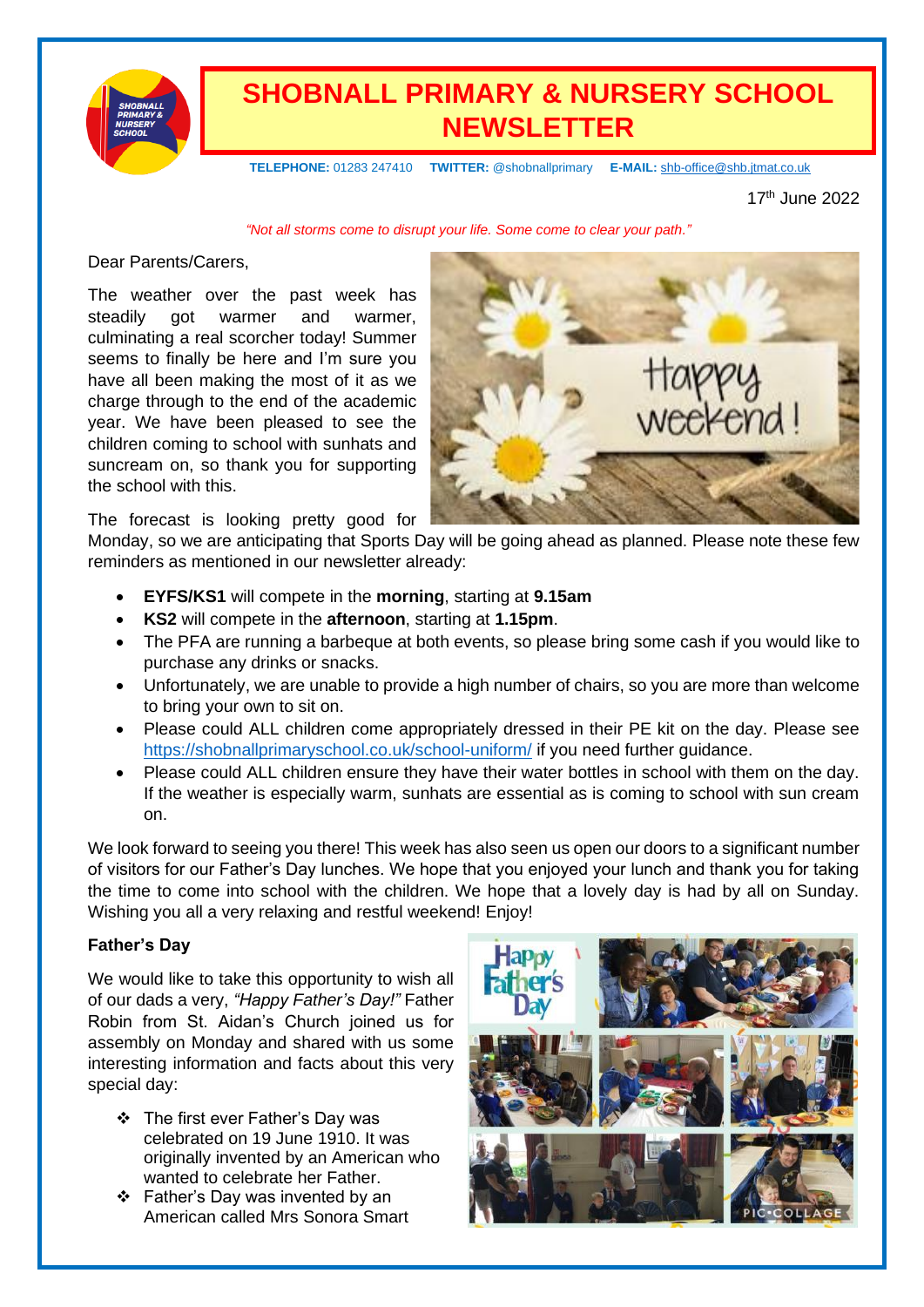Dodd. Her Father had looked after his 6 children after their Mother sadly passed away. After celebrating Mother's Day, Sonora believed that there should be a Father's Day too!

- ❖ Father's Day is celebrated on the third Sunday in June each year.
- ❖ According to Hallmark, Father's Day is the fifth largest card sending day ever.
- ❖ It is believed that the word Dad dates back to the 1500s. People aren't completely sure where the word comes from, but it's believed it comes from baby talk.
- ❖ Did you know that there is an official flower for Father's Day? The official flower is a rose.

#### **Nursery Places Still Available for September!**

Please note that there are still a few places left in our nursery for September, so enquire if you or someone else you know within the community, would like a place in our outstanding school.

Further information can be found on our school website [Admissions](https://shobnallprimaryschool.co.uk/admissions-procedures/) page on how to apply for a place and we look forward to receiving your application!





### **Mrs Ghent**

It is with great sadness that we say goodbye to Mrs Ghent this week, who has made the decision to leave us in order to spend more time with her family. She has been part of the team here for twenty-two years, and despite the fact that we will miss her very much, we wish her all the best for the future. On behalf of the whole school community, I would like to thank her for all the hard work, dedication and commitment she has shown to the school over the years. I am sure she will pop in to see us from time-to-time, which we will very much look forward to! Thank you once again, Mrs Ghent!

#### **INSET Days**

As we begin to put together the calendar for the next academic year, we wanted to give you advance notice of our scheduled INSET days for 2022-2023:

- Monday 5 September 2022
- Friday 21 October 2022
- Tuesday 3 January 2023
- Friday 7 July 2023
- Monday 24 July 2023
- Tuesday 25 July 2023



As always, please keep an eye out at the end of the newsletter for key dates, as those for the autumn term will start appearing imminently.

#### **WALK IN COVID CLINIC 5 TO 15 YEAR OLDS – SUNDAY 19 JUNE 2022**

A clinic session is being held at **Burton Community Fire Station, Moor Street, DE14 3SU** on **Sunday 19 June 2022**. This is a walk-in session (no appointment needed) for 5-11 year olds and 12-15 year olds to receive their Covid vaccination. Clinic is running from **10am until 3pm.**

You will be asked to fill in a consent form on arrival - if you have your child's NHS number please can you bring this with you as it helps our process (but don't worry if you can't find it!)

The vaccine dose is different for the two age groups so to ensure your child receives the vaccine for their age, we will be asking a number of times confirmation of age and also using visual aids to identify the different age groups.

If your child has tested positive for Covid in the last 12 weeks please be advised that your child will not be able to have the Covid vaccine until after this time. The 12 week date is the **27th March 2022** (clinically vulnerable children need to wait 28 days following a positive Covid test which is **22nd May 2022)**.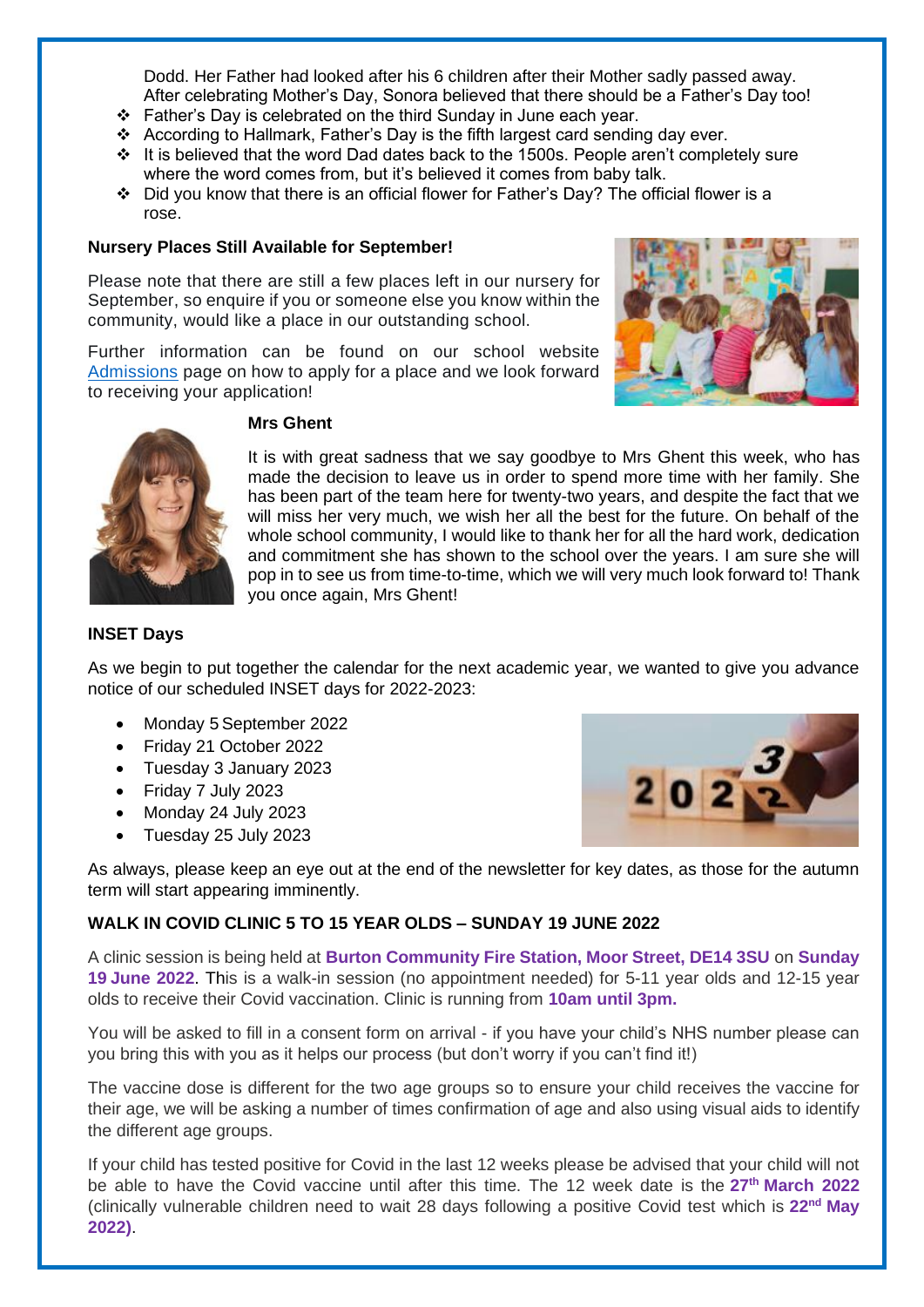If your child is attending for their second vaccine, there needs to be a 12 week spacing between 1<sup>st</sup> and 2 nd vaccine. The 12 week date is the **11th September 2022** (clinically vulnerable children can be vaccinated at 8 weeks – **21st August 2022**).

If your child has been contacted by the NHS for a  $3<sup>rd</sup>$  primary vaccine or a spring booster we can facilitate this but will be required to see the letter or text message.

Please can you ensure that only 1 parent/person with Parental Responsibility accompanies your child and where possible please do not bring any other children with you (unless they are to be vaccinated too) – this is due to the limitations of space in the clinic. Once your child has received their vaccine they will need to wait 15 minutes at the clinic.

If you have any questions these can be answered on the day as there will be qualified staff at the clinics

### More information can be found at

.

[https://www.nhs.uk/conditions/coronavirus-covid-19/coronavirus-vaccination/coronavirus-covid-19](https://www.nhs.uk/conditions/coronavirus-covid-19/coronavirus-vaccination/coronavirus-covid-19-vaccination-for-children/coronavirus-covid-19-vaccine-for-children-aged-5-to-15/) [vaccination-for-children/coronavirus-covid-19-vaccine-for-children-aged-5-to-15/](https://www.nhs.uk/conditions/coronavirus-covid-19/coronavirus-vaccination/coronavirus-covid-19-vaccination-for-children/coronavirus-covid-19-vaccine-for-children-aged-5-to-15/)

MELBOME TO...<br>Mellors Catering Services WHLBONH TO... ello All pupils at Key Stage 1 level are automatically entitled to a Universal Infant School Meal. Saving you £456.30 per year. There's no need to register just let school know of your intention to take up this free opportunity for your child Please remember to register for Pree school lunches for your KS2 child. Unsure if you qualify then please speak with school in confidence. **TIPS from Dannelle** Mellors working in partnership with Adding vegetables into the main Adding vegetables into the minister<br>meal is a great way of ensuring Sholand Primary meal is a great way or ensured a day.<br>you get your recommended 5 a day. Shopping to ensure a school to end time you get your recommends at least<br>we should try new foods at least for your children We should try new locas ave.<br>10 times before we decide we don't like them. SHORNALL WC WILL ET Introducted a Puell Forum for Puels Islas MIS, to office crunni THE OPITIONS OF THEIRSEN'ES AND THEIR CLASS FISHING. TO MEEP U.S. further acycler our menus liker will also have the green turner WORK WITH THE CATO VIS TOAM TO HOP WITH TASTIFIS YOW ASACS. m. at we only us NOABOEER skinned milk. fat mayonnaise and The catering team welcome any suggestions you may have regarding menu choice and we invite you to come fat yoghurt in all and speak to us about any specific dietary requirements **Brand Alabes** your child may have. We look forward to continuing to build a healthy school meal relationship with you all and serving your children great, tasty food. WW.MELLORSCATERING.CO.UK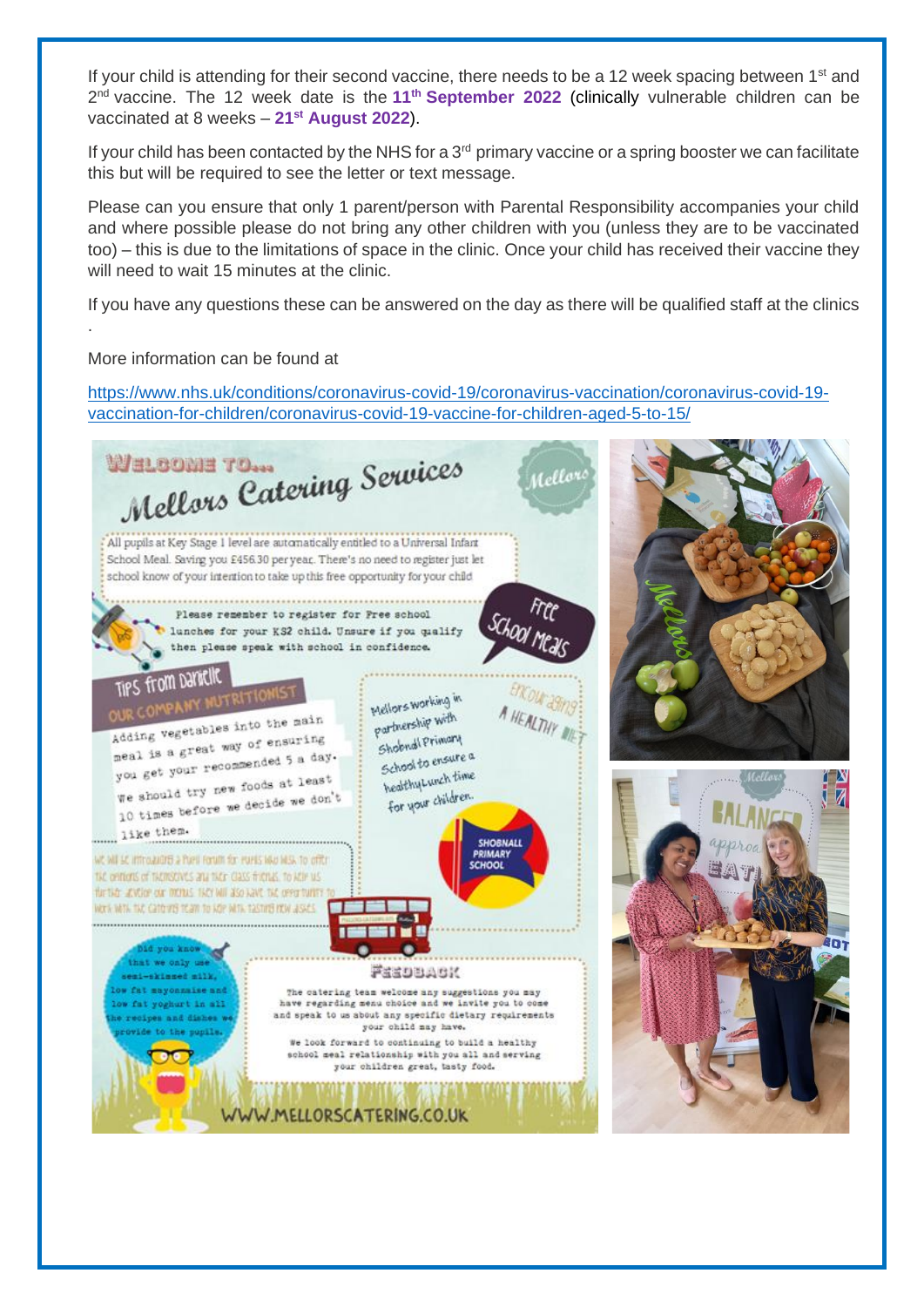#### **Online Safety Tips**

Twitch is a livestreaming service which tends to focus on gaming. Users can publicly broadcast their gameplay and commentary online for other users to watch. It's a community-driven platform where viewers can support their favourite streamers' channels through PayPal donations, "Bits" and more. Each streamer or group creates their own community for fans to interact with each other. Twitch has more than 15 million daily active users and includes non-gaming topics such as



music, cooking and art. Anyone can create a channel to livestream or watch videos.

In the guide, you'll find tips on a number of potential risks such as inappropriate content, private chat rooms and strangers.

#### **School Uniform Exchange**

Please don't forget the *school uniform exchange*, which continues! There is a box situated just by the main school office for any parents who have items they wish to donate. Please could we ask that these are cleaned and in good condition before placing in the box! Amy Roobottom continues sorting and collating this. As previously stated, if you wish to contact Amy to ask what is available that you might be in need of, please contact the school office via [shb-office@shb.jtmat.co.uk](mailto:shb-office@shb.jtmat.co.uk) and we will ensure this is forwarded to her.



#### **Hot Lunch Options – 20 June – 24 June 2022**

| <b>NUTRITIONIST</b><br><b>APPROVED</b>            |                                                                                  |                                                                     |                                                                       |                                                                                 |                                                                      |
|---------------------------------------------------|----------------------------------------------------------------------------------|---------------------------------------------------------------------|-----------------------------------------------------------------------|---------------------------------------------------------------------------------|----------------------------------------------------------------------|
| WEEK 1 7th Jan, 7th Feb.                          | MONDAY                                                                           | <b>TUESDAY</b>                                                      | WEDNESDAY                                                             | <b>THURSDAY</b>                                                                 | <b>FRIDAY</b>                                                        |
| <b>MAIN DISH</b>                                  | Pepperoni<br>Panini pizza                                                        | Sweet Chilli<br>chicken                                             | Roast chicken and<br>stuffing                                         | Pork sausages                                                                   | <b>Fish Cake</b>                                                     |
| <b>VEGETARIAN MAIN DISH</b>                       | Cheese and tomato<br>panini pizza                                                | Vegetable curry                                                     | Quorn fillet and<br>stuffing                                          | Quorn sauasges                                                                  | Quorn Nuggets                                                        |
| 5<br><b>ACCOMPANIMENTS</b>                        | <b>Herby</b> diced<br>potatoes<br>Garden peas<br><b>Baked</b> beans<br>Salad bar | <b>Fluffy rice</b><br>Carrot batons<br><b>Broccoli</b><br>Salad bar | <b>Roast potatoes</b><br>Green cabbage<br>Sliced carrots<br>Salad bar | <b>Mashed potatoes</b><br>Garlic bread<br>Sweetcorn<br>Cauliflower<br>Salad bar | Chunky chips<br><b>Baked</b> beans<br><b>Mushy peas</b><br>Salad bar |
| <b>DESSERTS</b>                                   | Marble sponge and<br>custard                                                     | Ginger cookie                                                       | Rice pudding with<br>fruit compote                                    | Flapjack                                                                        | Fruit and ice cream                                                  |
| 0<br><b>FRESH FRUIT</b><br><b>&amp; YOGHURT</b>   | Fresh fruit and<br>yoghurt                                                       | Fresh fruit and<br>yoghurt                                          | Fresh fruit and<br>yoghurt                                            | Fresh fruit and<br>yoghurt                                                      | Fresh fruit and<br>yoghurt                                           |
| <b>JACKET POTATOES</b><br><b>&amp; SANDWICHES</b> | Jacket potato and<br>sandwiches with<br>various fillings                         | Jacket potato and<br>sandwiches with<br>various fillings            | Jacket potato and<br>sandwiches with<br>various fillings              | Jacket potato and<br>sandwiches with<br>various fillings                        | Jacket potato and<br>sandwiches with<br>various fillings             |

# **SHOBNALL SHOWCASE!**

Let's have a sneaky peek as to what has been going on in our classrooms this week…

#### **Nursery**

This week in Nursery we have continued with our superheroes theme but have been reading some stories about real superheroes and people who help us in our everyday lives. We also listened to the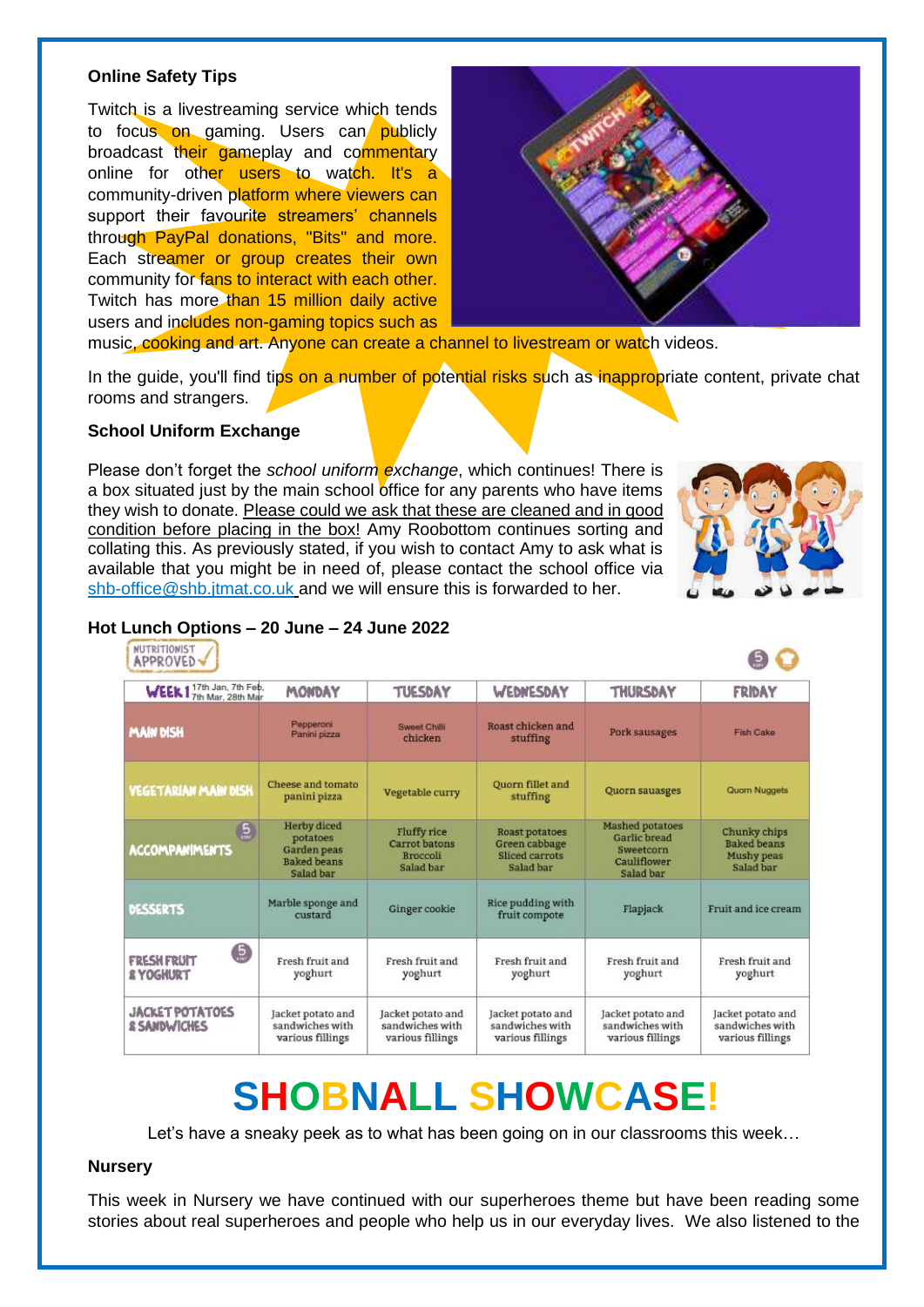remarkable story of Sir Tom Moore and his achievement on walking 100 laps of his garden before his 100<sup>th</sup> birthday! We have also been practicing our events for sports day, learning about sun safety with the arrival of the summer sun and have been talking about our homes and what makes them special to us. The children have been very creative this week and have demonstrated the skills they have acquired during their nursery year to create a picture of their own choice. We have had dinosaurs, flowers, tigers and people to name but a few, and have seen an array of self-chosen resources and media being used. It certainly goes to show we are all unique, and through our artwork, it illustrates this beautifully!

#### **Reception**

It has been a fun week in Reception as the children began the week with a very special Father's Day lunch. The children were very excited to be sharing their lunch with their dads or other male family members.

During the week the children explored their new theme 'Bon Voyage!' They had lots of fun sharing their past holiday experiences as well as explaining what a holiday is.

We shared the fantastic story 'What the Ladybird Heard on Holiday' by Julia Donaldson. We all thought it was brilliant as it featured London and the children were able to reflect on recent learning linked to the Queen's Jubilee. As well as London dogs were also an important feature in the story which is very fantastic as all of the children are extremely excited about Miss Alexander's new puppy Oreo!

The children worked hard on a special piece of art for Father's Day and used extra special handwriting to write a message. They were also all eager to share the different things they love about their dads.

#### **Year 1**

Year 1 have had a fabulous week. In English they have been exploring poetry and how the five senses can help us think of brilliant descriptive words. The children have produced some lovely vocabulary for their own writing. In maths this week we have been continuing to look at numbers up to 100. The children have enjoyed using the concrete resources to support their learning. In topic this week, we have been exploring religious education and developing our knowledge of Judaism. The children really enjoyed this learning last half term and they have really become experts this week! Well done Year 1!

#### **Year 2**

Year 2 have been super writers this week…from the amount they have written, I'm surprised their hands haven't fallen off! In Whole Class Reading the children wrote some brilliant setting descriptions about Miss Cackle's Academy for Witches from the book 'The Worst Witch'. Some of their descriptions included 'The grey towering turrets loomed in the sky', 'a gargantuan eerie forest surrounded the crumbling school walls' and 'when you looked up at the school, a shiver ran down your spine as you thought about the magic that lay inside'! The children are definitely ready for Year 3! In Science the Year 2 wrote some detailed instructions about how to plant seeds. They included time conjunctions, adverbs and bossy verbs in their work to make it as clear as possible. The children are loving watching the seeds they planted grow and it is always the first thing they check at the start of the day and at the beginning of play times.

#### **Year 3**

This week, Year 3 have been continuing to learn about time in their maths lessons. The children are now able to identify the number of days in each month and year. Please keep talking about time at home, which will support the children in gaining their confidence with telling the time. We have continued reading 'The Iron Man' in our guided reading lessons and the children are looking forward to their Stone Age to Iron Age Day next week! A great week, well done Year 3!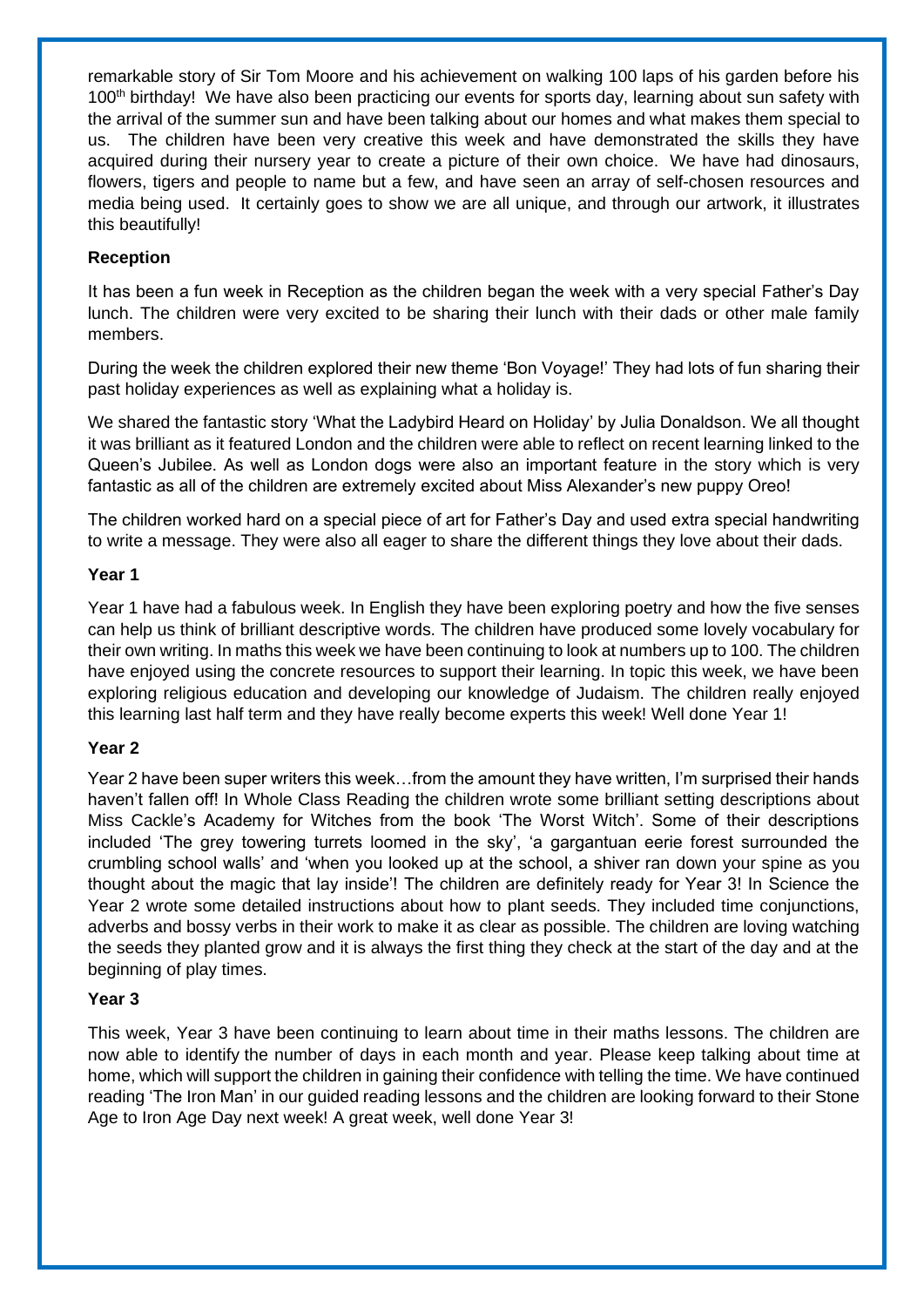#### **Year 4**



Year 4 have had a wonderful week this week. Firstly, all of the children have now completed their multiplication check and I am so proud of how hard the children have worked on this throughout the year! In English, the children have been planning a story following an explorer in Tadeo Jones and they will be writing the rest of the story next week. In Maths, the children have continued learning about money and have been able to apply all 4 operations to answer problem solving and reasoning questions. Across the curriculum, we have been learning about Christianity in RE and why worship is so important. Finally, the children have been learning about how to budget in PSHE and why a budget is important. Another great week Year 4!

#### **Year 5**

A good week for Year 5 this week. The children have continued learning about Hinduism in RE and really enjoyed it. In English, the children have created their film reviews where they have given their opinion on the film and reasons behind these.

In maths this week the children have been learning about parallel and perpendicular lines and finding these within shapes.

#### **Year 6**

Year 6 have had another busy week rehearsing for Robin Hood, which they will be performing at the Brewhouse later this term. In English, the pupils have been beginning to create a recount based on the music video of Titanium by David Guetta. In maths, we have continued with problem solving and we loved ending the week with Father's Day lunches.

#### **Reading Corner**

This week's recommended read is for children aged 7+…

#### **Small!**

#### *Written by Hannah Moffatt*

Driven by 10-year-old Harvey Small's entertaining tendency to get into strange scrapes, Hannah Moffat's delightful debut is *Small* in name and big on zany antics, with Rory Walker's detailed illustrations adding to the wacky fun.

Harvey's tenth birthday sees him gifted a pair of stilts, a pair of oversized "sludge-brown dungarees", a huge green velvet hat, and "absolutely NO football boots". But, as it turns out, the stilts are going to come in handier than expected.

As a result of Harvey getting into a series of unfortunate scrapes – among them accidently killing the school hamster, and setting fire to the headmaster's trousers – his mum has been struggling to find him

a new school. Until now – thanks to the stilts giving a small boy the appearance of someone much bigger, Harvey has been accepted into Madame Bogbrush's School for Gifted Giants. But the trouble is, the giants have a habit of bashing Smalls (AKA humans), so it is imperative for him to keep his true identity secret. Cue much mayhem and pacey peril…



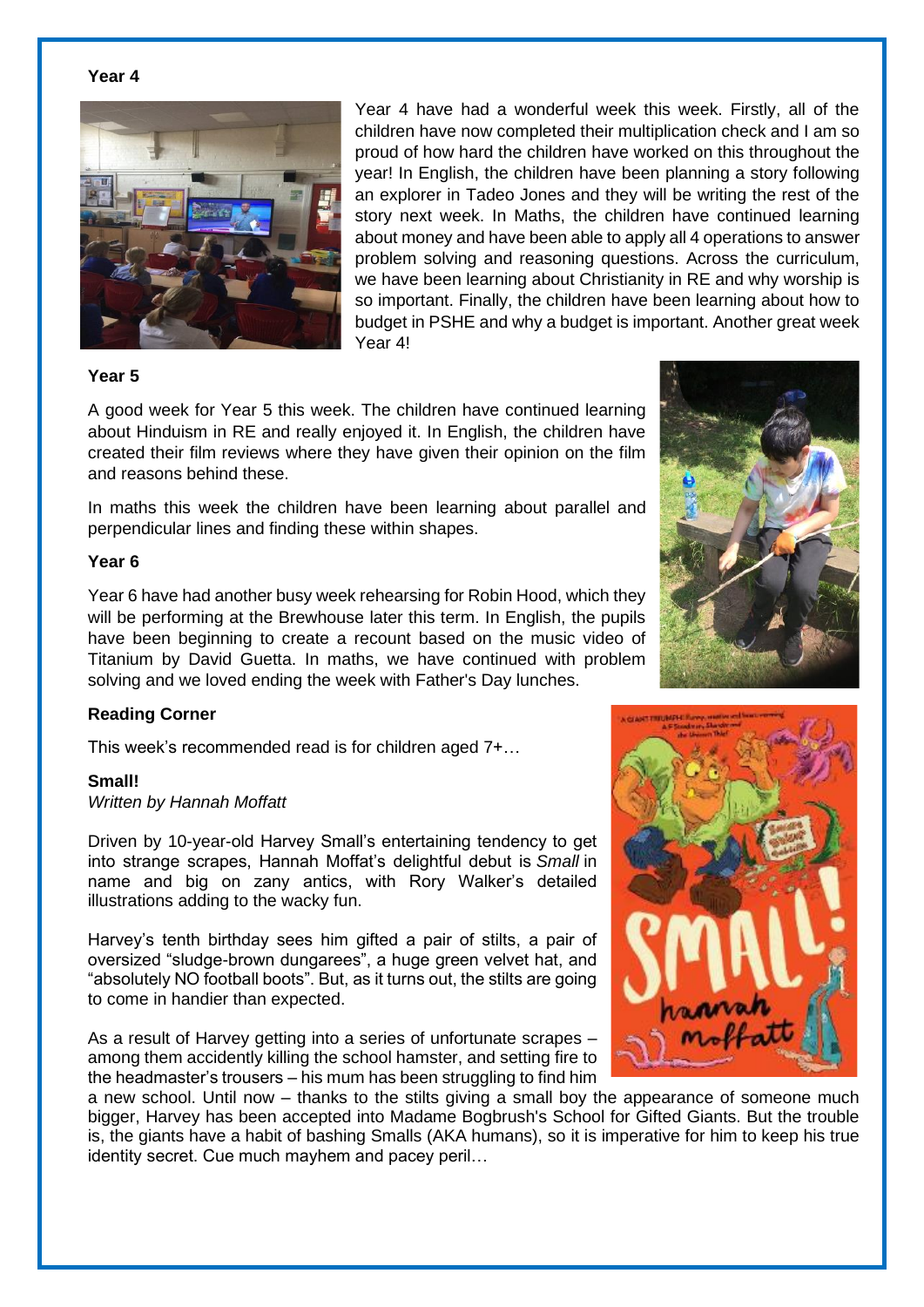# **Head Teacher's Awards Lunchtime Star Awards**

| <b>Reception</b> | <b>Rupert C</b>  | Ibrahim J |
|------------------|------------------|-----------|
| <b>Year 1</b>    | <b>EVERYONE!</b> |           |
| <b>Year 2</b>    | Alicia F         | Logan J   |
| <b>Year 3</b>    | <b>EVERYONE!</b> |           |
| <b>Year 4</b>    | Hakeem A         | Evelina K |
| Year 5           | Kaden P          | Luke W    |
| Year 6           | Anaya A          | Alfie L   |

# **Team Points**

| <b>Reception</b>  | Angel M  |
|-------------------|----------|
| Year 1            | Nancy M  |
| <b>Year 2</b>     | Aleena A |
| <b>Year 3</b>     | Erin S   |
| <b>Year 4</b>     | Inaya S  |
| Year <sub>5</sub> | Keeva D  |
| Year <sub>6</sub> | Louie S  |

| <b>Team Points</b>               | <b>Claymills</b> | <b>Rosliston</b> | <b>Sinai</b>               | Trent            |
|----------------------------------|------------------|------------------|----------------------------|------------------|
| Points (Week Ending<br>17.06.22) | 37               | 24               | 36                         | 40               |
| Position                         | $2nd - 3$ Points | $4th - 1$ Point  | $3^{\text{rd}}$ – 2 Points | $1st - 4$ Points |
| <b>Running Total</b>             | 6                |                  |                            | 8                |

# **Summer Term Diary Dates**

| <b>Event</b>                                | <b>Date/Time</b>                     |
|---------------------------------------------|--------------------------------------|
| <b>Sports Day</b>                           | Monday 20 <sup>th</sup> June 2022    |
| $EYFS/KS1 - 9.15am$                         |                                      |
| $KS2 - 1.15$ pm                             |                                      |
| <b>Reserve Sports Day</b>                   | Wednesday 22 <sup>nd</sup> June 2022 |
| $EYFS/KS1 - 9.15am$                         |                                      |
| $KS2 - 1.15$ pm                             |                                      |
| Year 4, 5 & 6 Brewhouse Performance - Robin | Thursday 30 <sup>th</sup> June 2022  |
| Hood                                        |                                      |
| Non-Uniform Day                             | Friday 1 <sup>st</sup> July 2022     |
| <b>PFA Summer Bingo</b>                     | Wednesday 6 <sup>th</sup> July 2022  |
| <b>JTMAT INSET Day - School Closed</b>      | Friday 8 <sup>th</sup> July 2022     |
| <b>Nursery Graduation</b>                   | Tuesday 19 <sup>th</sup> July 2022   |
| <b>School Closes for Summer</b>             | Wednesday 20 <sup>th</sup> July 2022 |

# **Diary Dates 2021-2022**

| <b>Event</b>             | Date/Time                            |
|--------------------------|--------------------------------------|
| JTMAT INSET Day          | Friday 8 <sup>th</sup> July 2022     |
| School Closes for Summer | Wednesday 20 <sup>th</sup> July 2022 |

# **Diary Dates 2022-2023**

| Event/                             | <b>Date/Time</b>                       |
|------------------------------------|----------------------------------------|
| <b>INSET Day</b>                   | Monday 5 <sup>th</sup> September 2022  |
| <b>School Reopens for Pupils</b>   | Tuesday 6 <sup>th</sup> September 2022 |
| School Closes for Half-Term        | Thursday 20 <sup>th</sup> October 2022 |
| <b>INSET Day</b>                   | Friday 21 <sup>st</sup> October 2022   |
| <b>School Reopens for Pupils</b>   | Monday 31 <sup>st</sup> October 2022   |
| <b>School Closes for Christmas</b> | Friday 16th December 2022              |
| <b>INSET Day</b>                   | Tuesday 3rd January 2023               |
| <b>School Reopens for Pupils</b>   | Wednesday 4 <sup>th</sup> January 2023 |
| School Closes for Half-Term        | Friday 17th February 2023              |
| School Reopens for Pupils          | Monday 27th February 2023              |